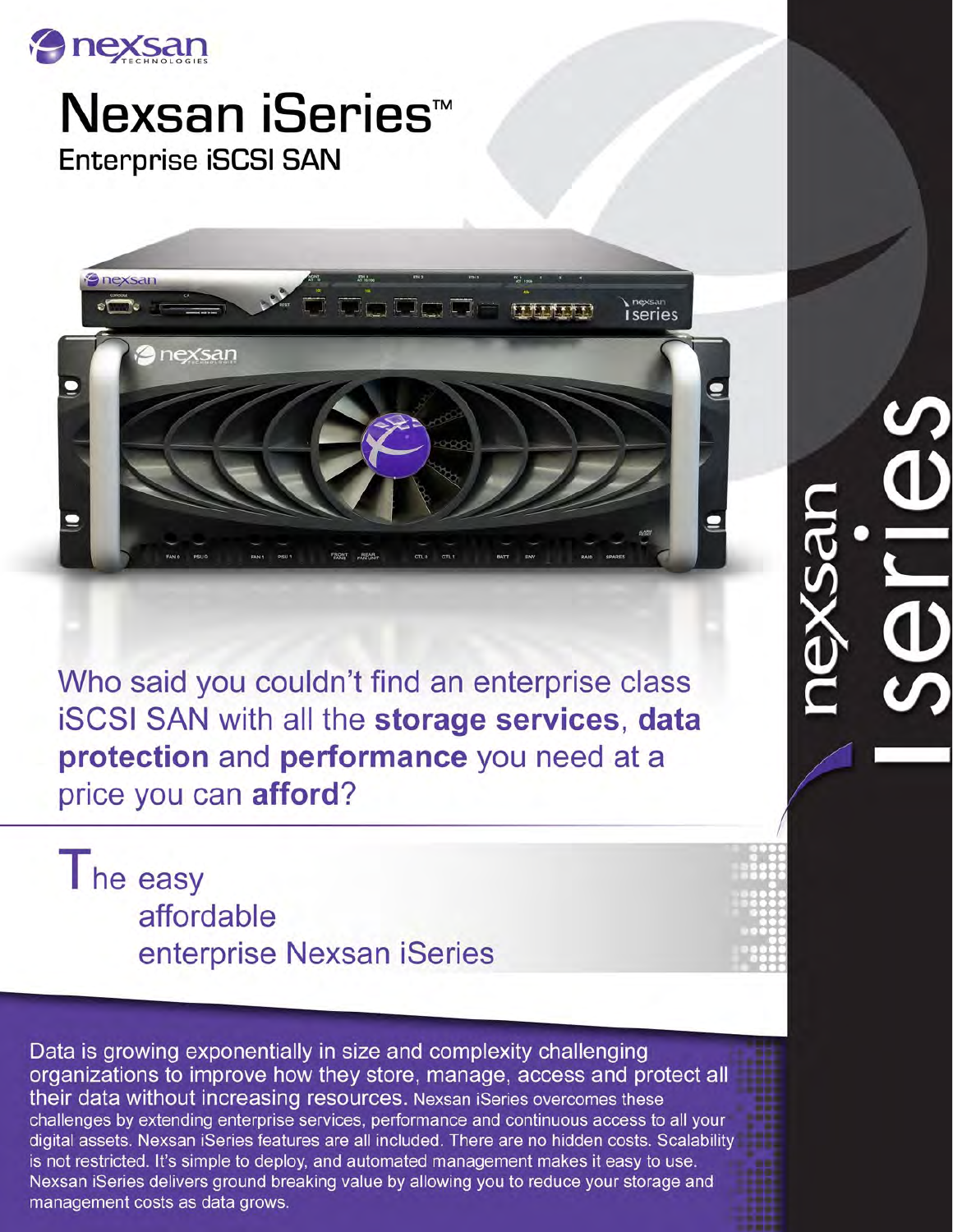# **Nexsan iSeries Advantage**

# **Storage Virtualization & Consolidation**

Nexsan iSeries™ is the perfect solution for server virtualization, databases, file storage, data consolidation and multiple data storage requirements where performance and scalability are a must and simple IP deployment is desired.

Nexsan iSeries, with complete storage services, gives users the ability to create and control 1000s of virtual volumes supporting multiple applications and storage pools simultaneously.

By reliably incorporating SAS and SATA in the same storage system, users no longer have to choose between a performance or capacity driven iSCSI SAN system. Separate storage pools can be created for the needs of different applications from databases to backup.

# **Resilient Architecture**

The Nexsan iSeries's unique multi-path – multi-access architecture provides continuous data access during network, system, connection or component outage. Nexsan iSeries controllers are independent active systems that can form a redundant cluster pair in which one iSeries controller can take over production for another.

All components are redundant and hot swappable for no single point of failure. Additional data protection is provided using RAID 5 or RAID 6.

# **Integrated Data Protection and Remote Replication**

Nexsan iSeries data protection services create an environment where data and sites are protected against loss. Users can create multiple read or read/write snapshots per volume, convert any snapshot into a production volume, recover an existing volume or perform non-disruptive backup.

Nexsan iSeries local mirroring and remote replication features maintain an exact copy of any volume. Local mirroring is designed for fast networks and maintains realtime copies of any volume within the same rack, datacenter or across a campus environment.

Asynchronous replication is the perfect solution for organizations that require disaster recovery and business continuance across a long distance using any IP LAN, MAN or WAN. Nexsan iSeries replication continually replicates volume changes to another iSeries located at a remote site ensuring against damage to local volumes.



# **Complete Storage Services**

• All storage services are embedded onto the Nexsan iSeries including virtualization, snapshots, replication, mirroring, data migration and more

# **Storage Virtualization**

Optimize storage utilization by creating volumes to meet the specific needs of different applications within the same system

# **Easy to Use**

- Automated management eliminates time consuming administrative tasks
- Deploy a complete SAN in minutes instead of hrs

# **Enterprise Performance**

- Place data and logs on separate physical RAID sets within the same system optimizing database performance
- Independent active/active SAN controllers

# **Low Cost Scalability**

Scale capacity without having to purchase more SAN appliances

# **Ultimate Flexibility**

- Combine SAS + SATA in the same chassis for the ultimate in application flexibility
- Share RAID storage with FC or NAS environments

# **Highly Available**

- Unique multi-path  $-$  multi-access architecture provides continuous data access
- Fully redundant hot swappable components are designed for 99.999% availability

# **Energy Efficient**

Industry leading energy efficiency delivering 'Speed with Green' with AutoMAID™ Technology

# **Affordable**

- All storage services included
- No hidden costs or license fees



# **iSCSI SAN Appliance**

- Virtualization
- **Snapshots**
- **Replication**
- **Mirroring**
- GbE host ports
- **Intuitive** management

# **RAID Storage**

- Up to 42 disks in 4U of space
- SAS+SATA fexibility
- 4 RAID engines
- 4GB cache
- AutoMAID™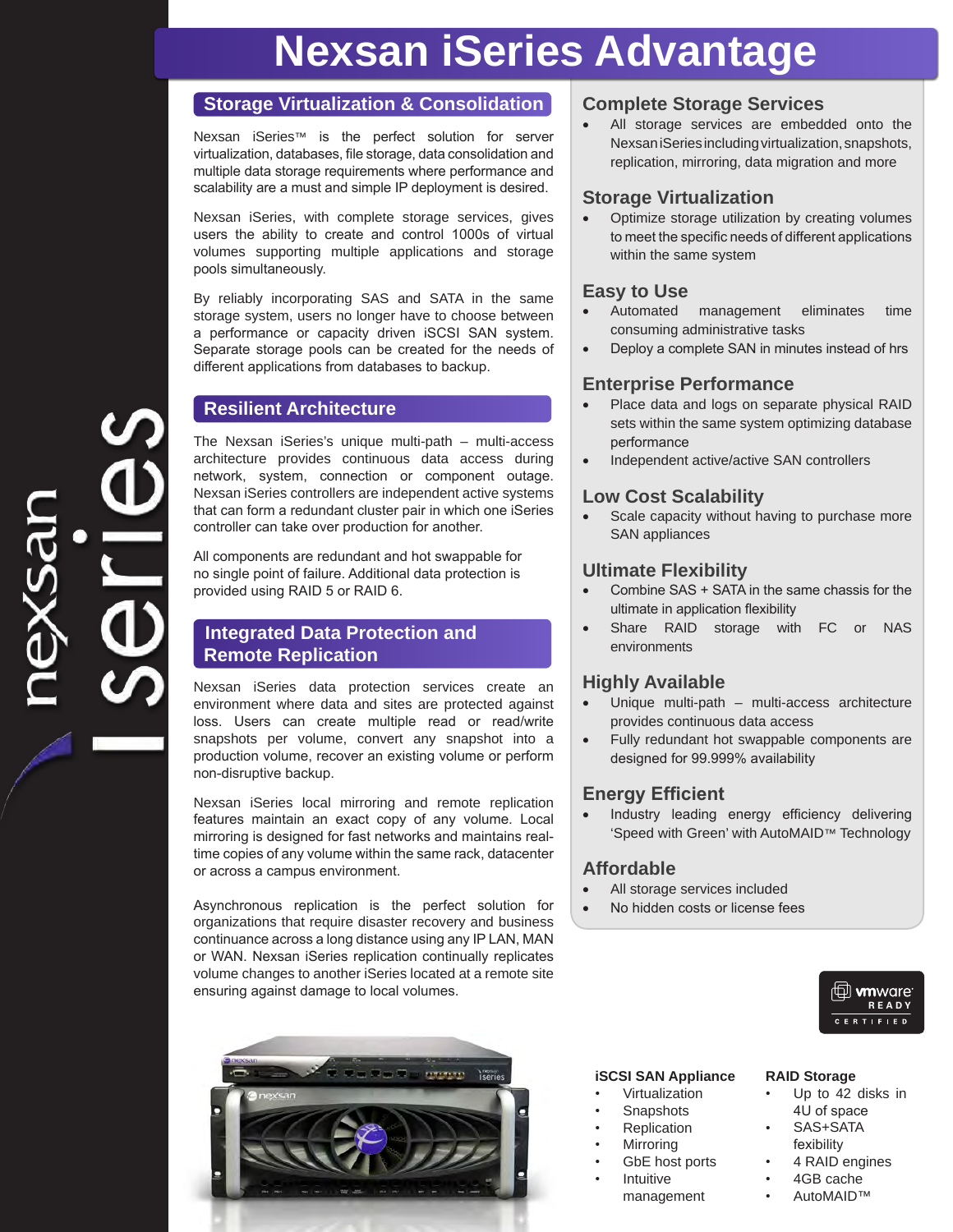# **Nexsan iSeries Product Family**

|                              | <b>200i</b>    | 400i             |
|------------------------------|----------------|------------------|
| Includes storage services    |                |                  |
| Number of iSCSI ports        | $\overline{2}$ | 3                |
| Maximum number of servers    | 200            | 200              |
| <b>Scalable SAN capacity</b> | up to 500TB    | up to 1 Petabyte |
| Number of FC storage ports   | 2              | 4                |
| <b>Cluster Support</b>       |                |                  |
| Power supplies               | Single         | Dual             |
|                              |                |                  |

# **Expand Capacity with Performance**

Unlike other iSCSI SAN solutions, each Nexsan storage system has its own independent performance engine, which includes up to 4GB of cache and 4 RAID engines. This allows users to increase capacity with performance without having to invest in more SAN appliances. With Nexsan, total cost of ownership will actually decrease as your company's data needs grow.

Increasing capacity is easy and non-disruptive. Simply attach another Nexsan storage system to the Nexsan iSeries appliance and you can immediately start using the additional capacity.

With an all-inclusive Tier 1 feature set combined with industry leading performance, reliability and energy efficiency, Nexsan iSeries is delivering the iSCSI SAN you need...at a price to meet your budget.

# **Industry Leading Energy Efficiency**

Nexsan's exclusive technology, AutoMAID™, uniquely delivers 'Speed with Green' - the benefits of green without the limitations.

- Cut power and cooling costs up to 60%
- AutoMAID progressively migrates disks to idle state according to customizable periods of inactivity while providing near instantaneous access to data











Manage local and remote systems from a single, central interface. Easily administer virtualization, volumes, snapshots, replication, mirroring, data migration and more